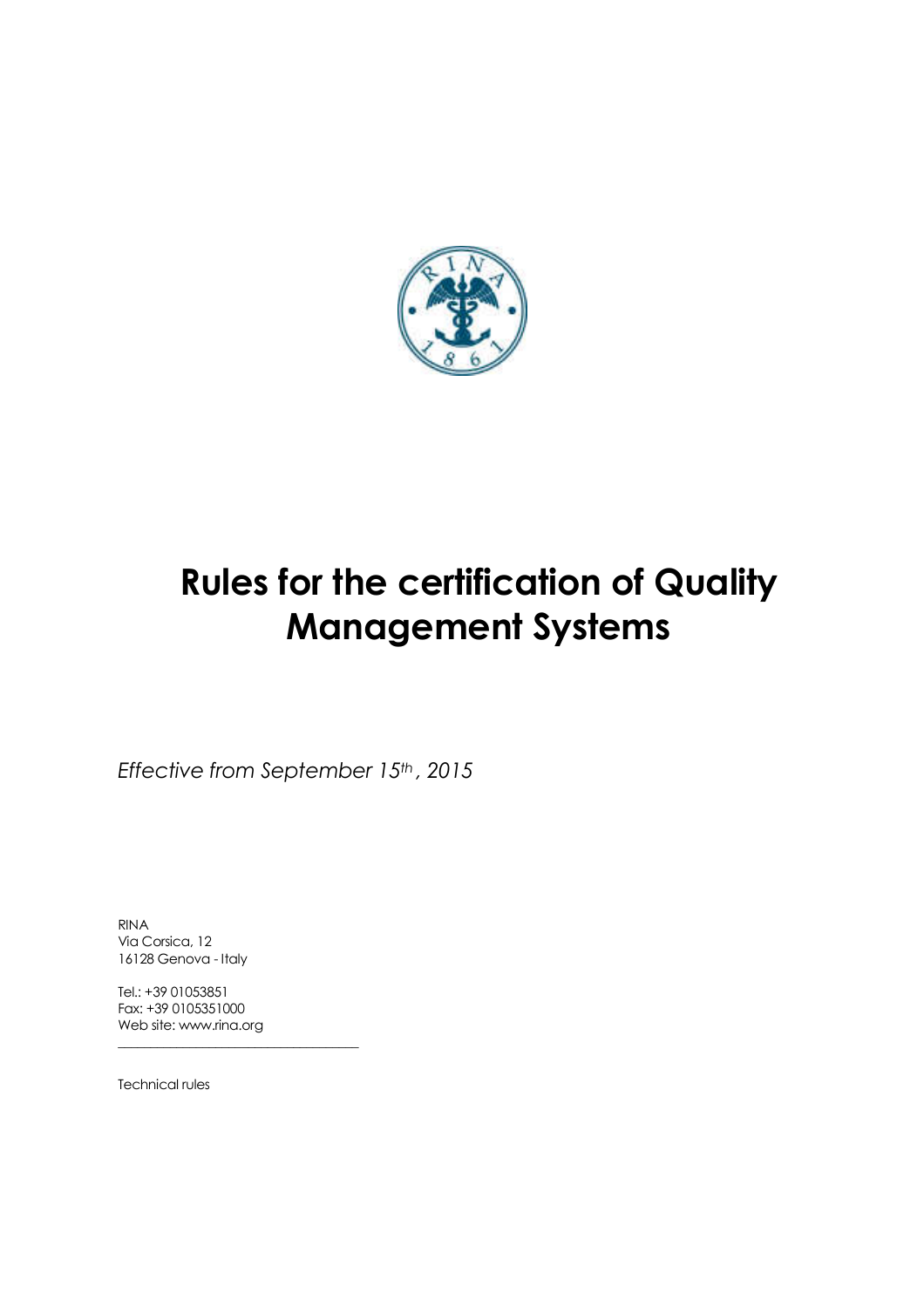

This rule is divided into 3 sections depending on the requested certification service:

Section 1: Certification of Quality Management Systems in conformity with ISO 9001:2015

Section 2: Certification of Quality Management Systems in conformity with ISO 9001:2008

Section 3: Transition of certification from ISO 9001:2008 to ISO 9001:2015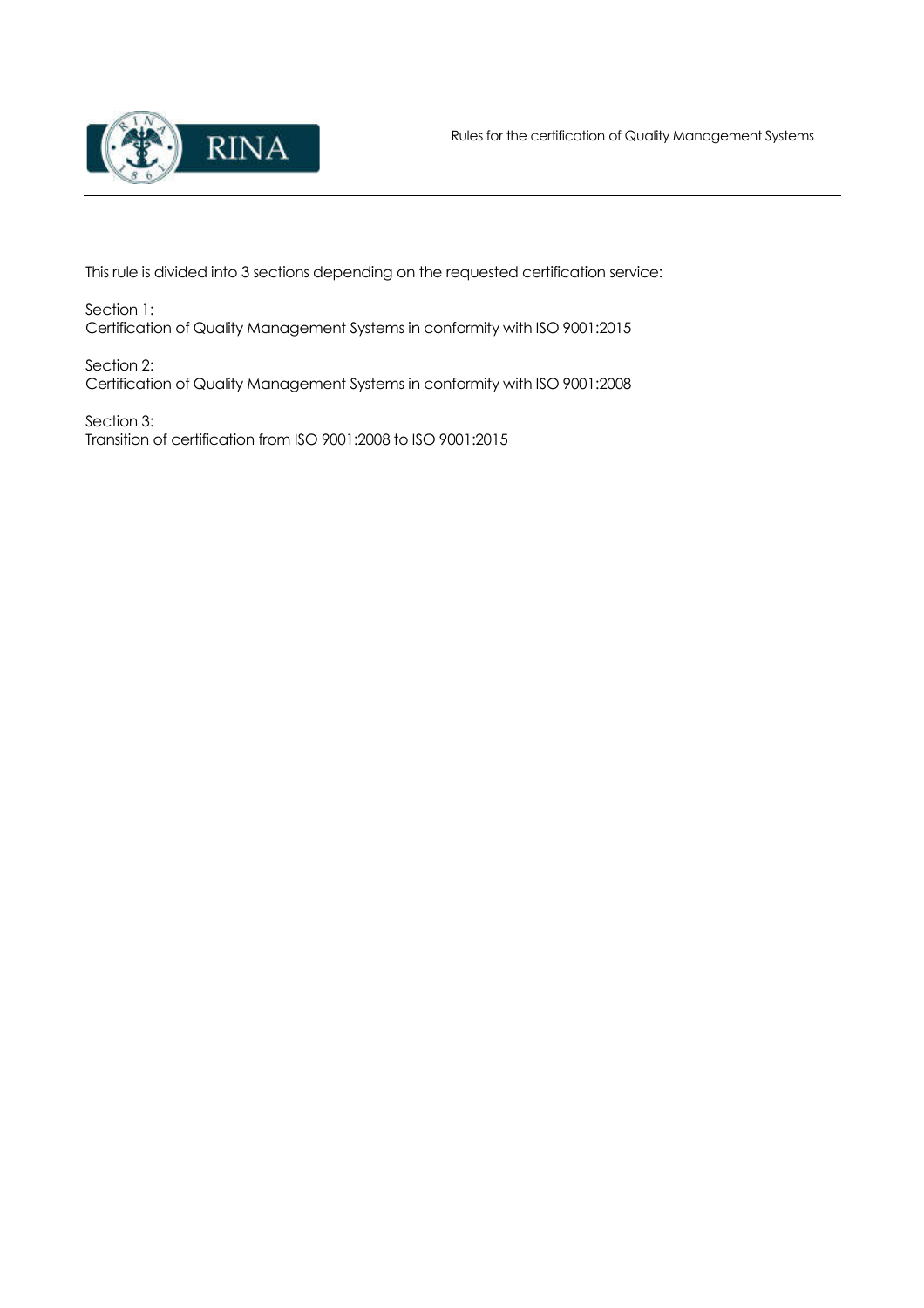

## **CONTENTS**

| SECTION 1: CERTIFICATION OF QUALITY MANAGEMENT SYSTEMS IN CONFORMITY WITH ISO9001:2015 4  |
|-------------------------------------------------------------------------------------------|
|                                                                                           |
|                                                                                           |
| SECTION 2: CERTIFICATION OF QUALITY MANAGEMENT SYSTEMS IN CONFORMITY WITH ISO 9001:2008 6 |
|                                                                                           |
|                                                                                           |
|                                                                                           |
|                                                                                           |
|                                                                                           |
|                                                                                           |
|                                                                                           |
|                                                                                           |
|                                                                                           |
|                                                                                           |
|                                                                                           |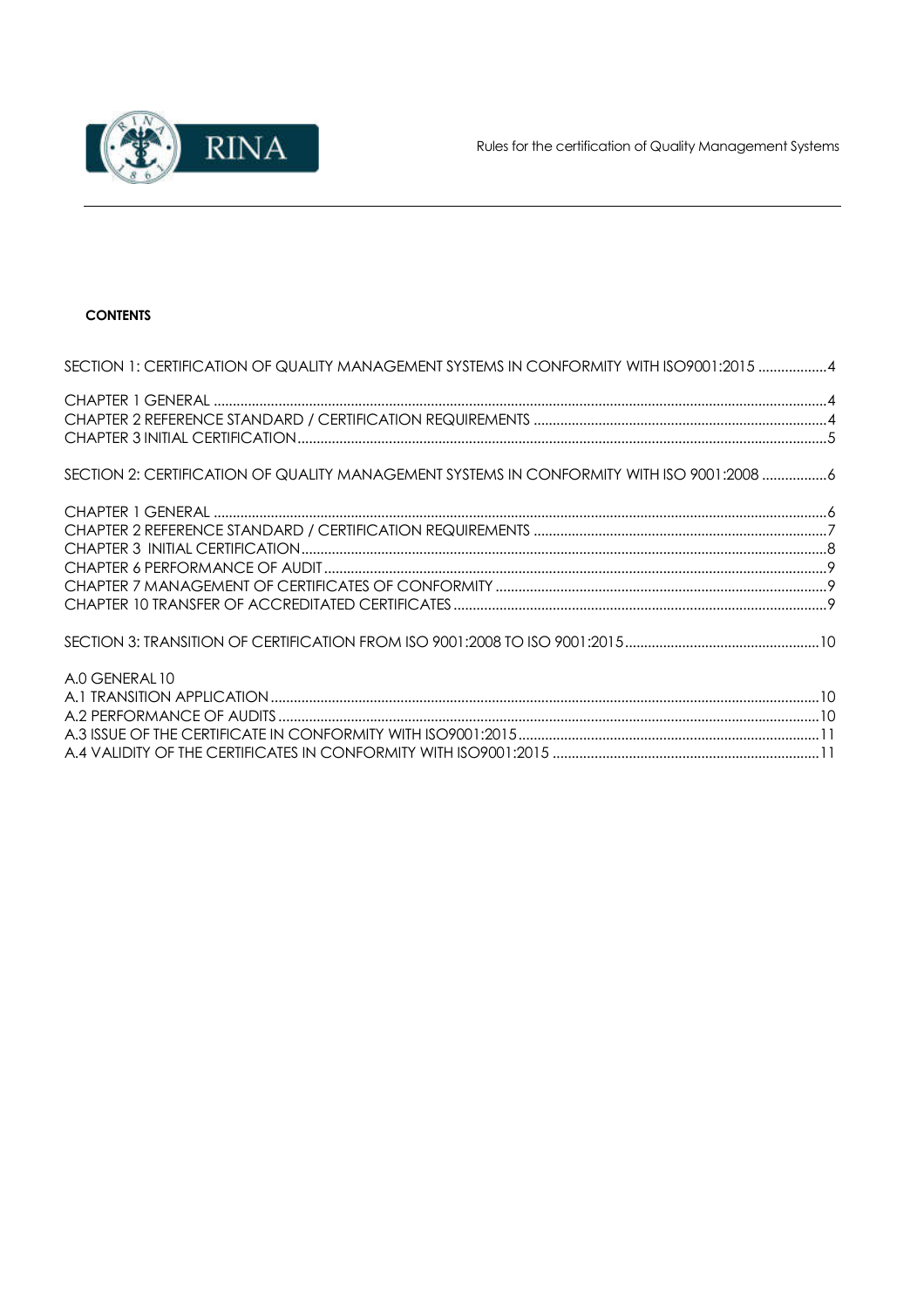

# SECTION 1: CERTIFICATION OF QUALITY MANAGEMENT SYSTEMS IN CONFORMITY WITH ISO9001:2015

# CHAPTER 1 **GENERAL**

#### 1.1

These Rules define the additional and/or substitutive procedures applied by RINA for the certification of Quality Management Systems in relation to what is already defined in the

General Rules for the Certification of Management Systems

The paragraphs of these Rules refer to (and maintain the same numbering of) the corresponding paragraphs of the General Rules for the Certification of Management Systems for which changes and/or additions have been made.

#### 1.2

RINA issues certification in accordance with the requirements of the ISO/IEC 17021:2011 Standard to organizations whose Management System has been recognized as fully conforming to all the requirements of the

ISO 9001:2015 standard

Moreover, RINA may audit compliance of a Quality Management System with other reference regulatory documents (ISO13485, EN 9100, EN 9110, EN 9120, ISO 3834, ISO TS 16949, Metrologic Compliance Confirmation), on request, and, if appropriate, issue the relative certificate.

Any specific RINA rules/guides must also be considered in these cases.

# CHAPTER 2 REFERENCE STANDARD / CERTIFICATION REQUIREMENTS

#### 2.1

According to what is stated in the General Rules for the Certification of Management Systems, to obtain RINA certification a Quality Management System must first and henceforth satisfy the requirements of ISO 9001 and the additional requirements of accreditation bodies (e.g.: ACCREDIA documents RT 04, RT 05,  $RT 21,...$ ).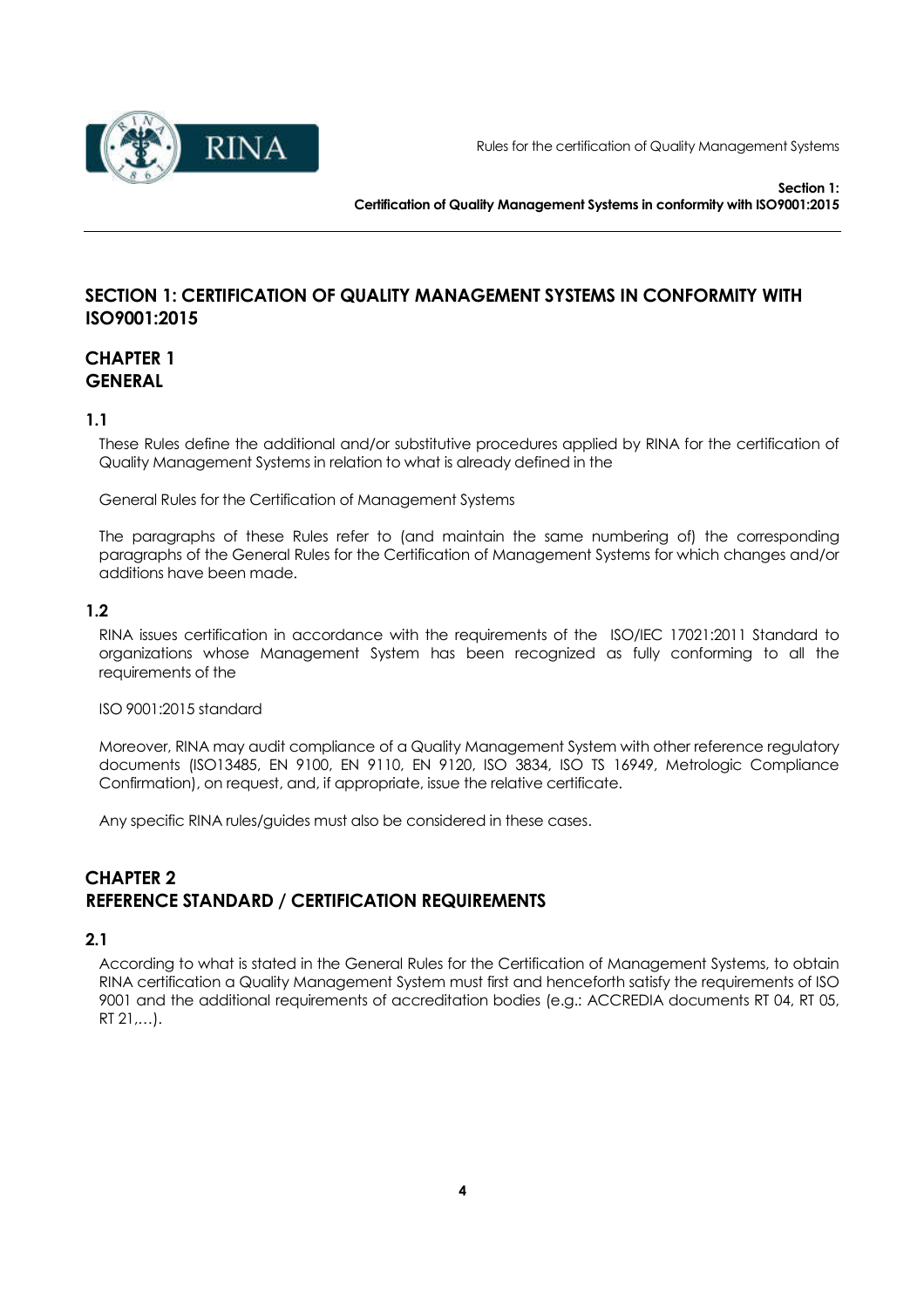

# CHAPTER 3 INITIAL CERTIFICATION

3.1

According to what is stated in the General Rules for the Certification of Management Systems, together with or following the certification request, the Organization is to make the following documents available to RINA:

- description of QMS scope including all products and services covered by it,
- justification of any requirements of the standard deemed to be not applicable to the management system scope

RINA examines the above documents for conformity with the reference standard and with the requirements of these Rules.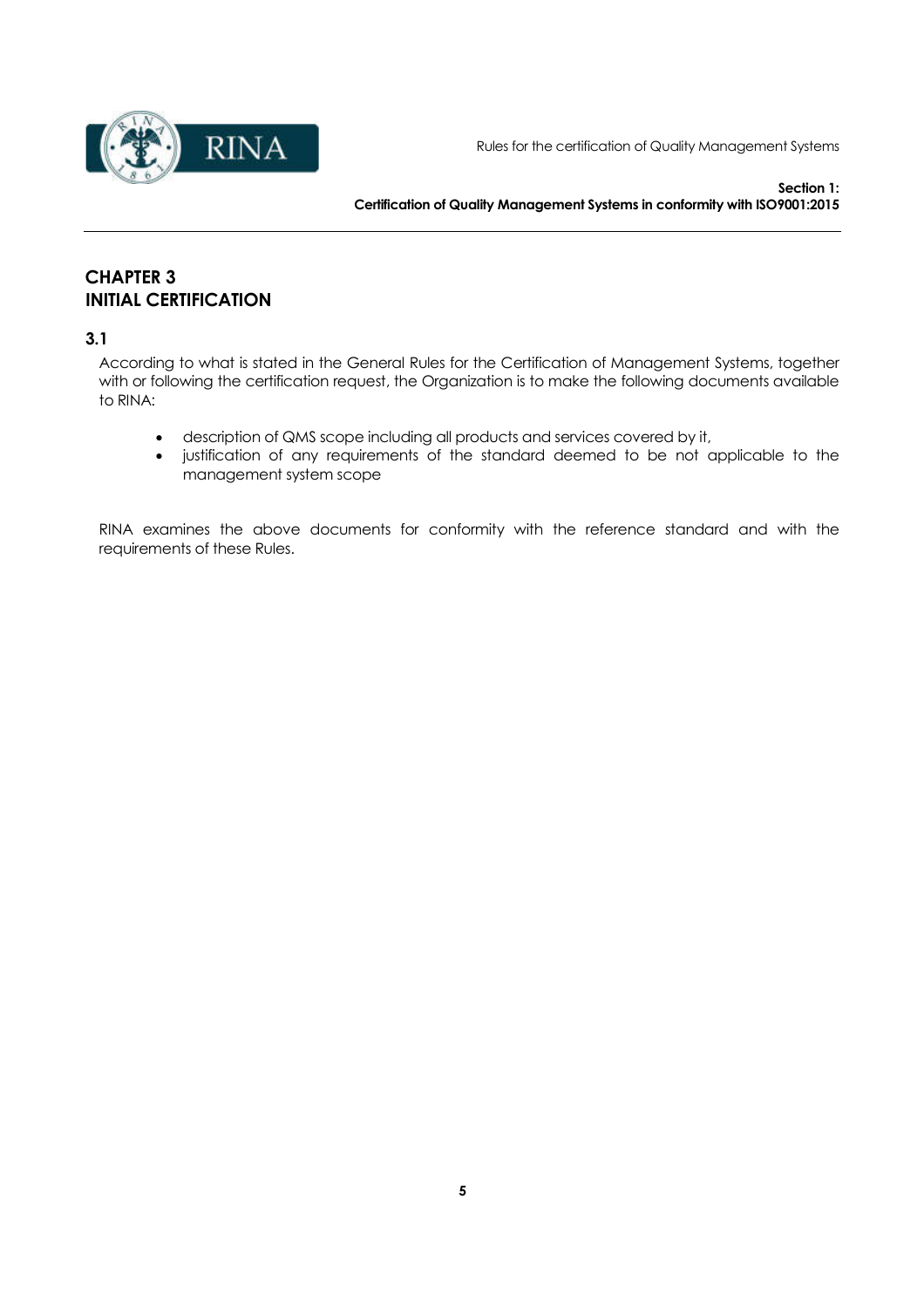

# SECTION 2: CERTIFICATION OF QUALITY MANAGEMENT SYSTEMS IN CONFORMITY WITH ISO 9001:2008

# CHAPTER 1 **GENERAL**

## 1.1

These Rules define the additional and/or substitutive procedures applied by RINA for the certification of Quality Management Systems in relation to what is already defined in the

General Rules for the Certification of Management Systems

The paragraphs of these Rules refer to (and maintain the same numbering of) the corresponding paragraphs of the General Rules for the Certification of Management Systems for which changes and/or additions have been made.

#### 1.2

RINA issues certification in accordance with the requirements of the UNI CEI EN ISO/IEC 17021:2011 Standard to organizations whose Management System has been recognized as fully conforming to all the requirements of the

ISO 9001:2008 standard

Moreover, RINA may audit compliance of a Quality Management System with other reference regulatory documents (ISO13485, EN 9100, EN 9110, EN 9120, ISO 3834, ISO TS 16949, Metrologic Compliance Confirmation), on request, and, if appropriate, issue the relative certificate.

Any specific RINA rules/guides must also be considered in these cases.

ISO9001:2008 certifications can be issued within the end of the transition period. Certificates issued in conformity with ISO9001:2008 will expire on 15th September 2018, date of the end of the transition period.

To maintain the quality management system certification, an Organization that is certified in accordance with ISO9001:2008 must perform transition to the new edition of ISO9001:2015 according to Section 3 of this RINA rule, within 15<sup>th</sup> September 2018.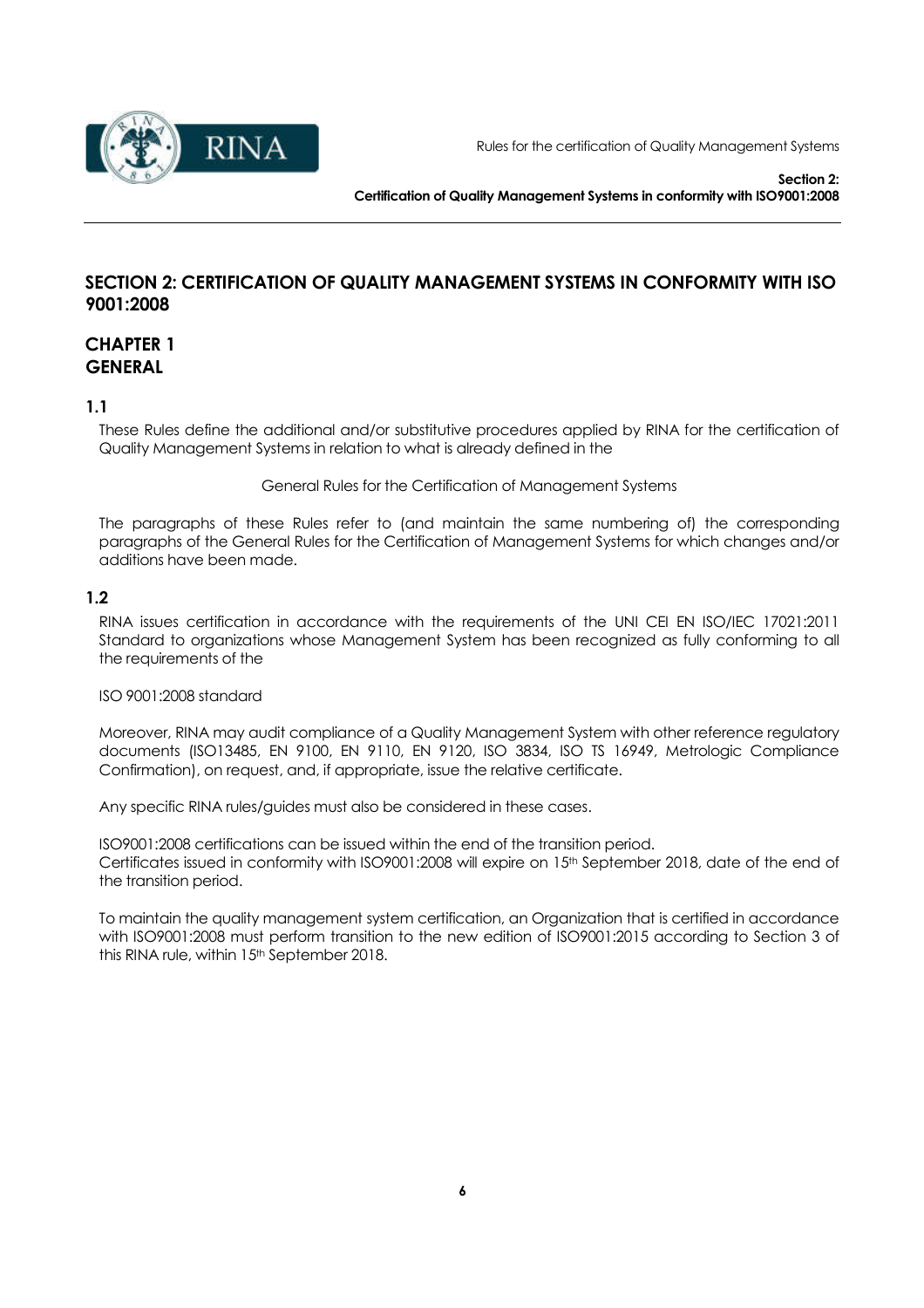

# CHAPTER 2 REFERENCE STANDARD / CERTIFICATION REQUIREMENTS

## 2.1

In addition to what is stated in the General Rules for the Certification of Management Systems, to obtain RINA certification a Quality Management System must first and henceforth satisfy the requirements of ISO 9001 and the additional requirements of accreditation bodies (e.g.: ACCREDIA documents RT 04, RT 05,  $RT 21$ ....).

## 2.2

A Quality Management System is considered fully operational when, as well as what is stated in the General Rules for the Certification of Management Systems:

• actions have been implemented which guarantee constancy in production methods and in the quality of the products or services supplied.

2.2.2.

A manual is available which:

- defines the goal/scope of the management system, describes the main system processes and elements and their interactions and contains or refers to the relative documented procedures. The description of the processes and their interactions must be extended to all those developed by the organisation (also to outsourced processes) required to manufacture/provide a determined product/service that are fundamental as regards the capacity of the product/service to satisfy the applicable requirements. This can be done in various ways:
	- − descriptions;
	- − flow charts or logograms;
	- − tables or matrices;
	- − other;
- takes into consideration the requirements of the standard and provides a description, not necessarily detailed, of the resources and procedures used to ensure compliance with these requirements;
- contains a suitable description of the company organisation.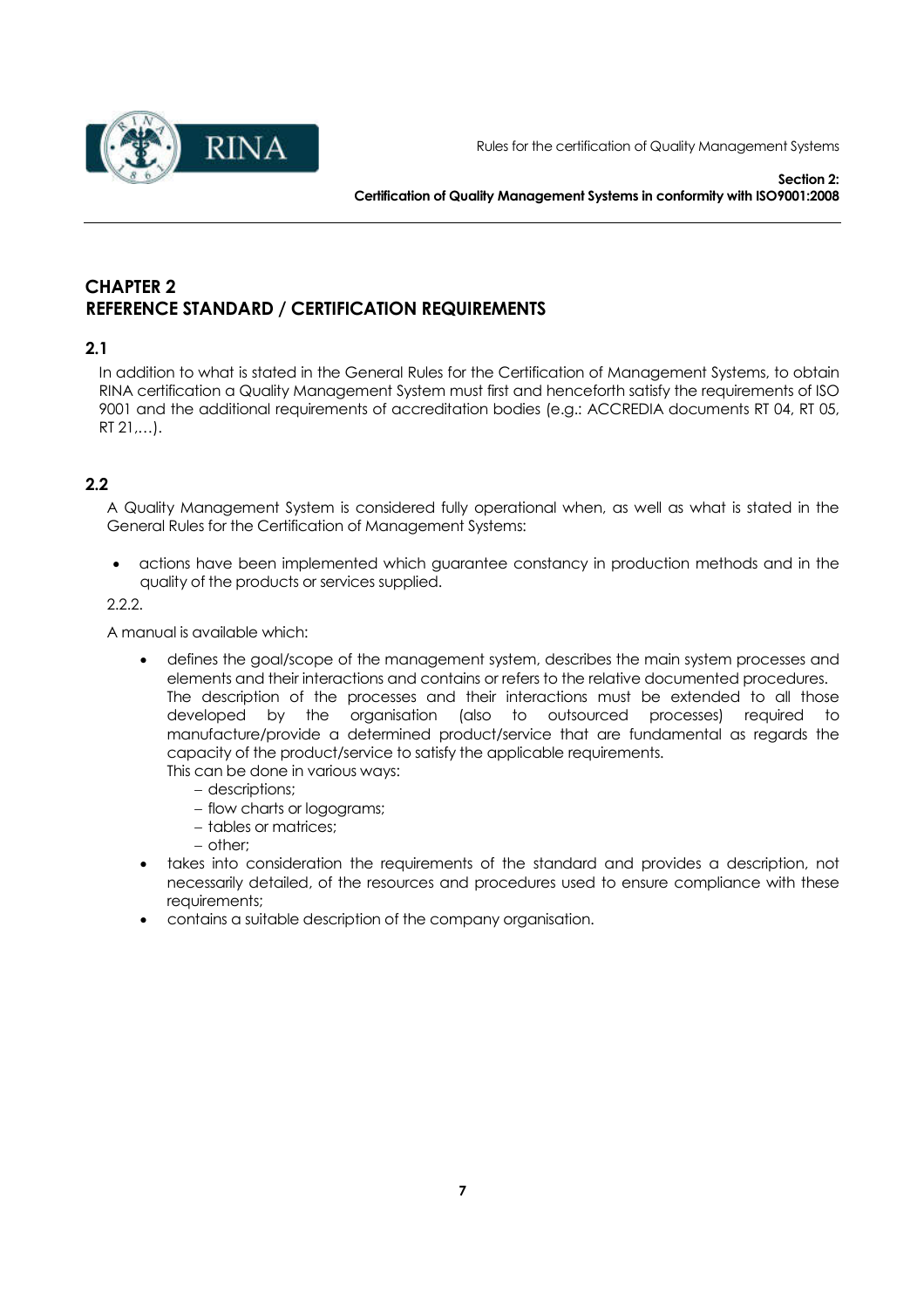

# CHAPTER 3 INITIAL CERTIFICATION

### 3.1

In addition to what is stated in the General Rules for the Certification of Management Systems, the Organization must inform RINA of:

• any elements of the reference standard that it deems not applicable to its Organization or that must be interpreted or changed, specifying the reasons.

#### 3.2

Together with or following the certification request, the Organisation, in addition to what it stated in the General Rules for the Certification of Management Systems, must provide RINA with a Quality Management System Manual including:

- a description of processes and their interactions;
- the reasons for the exclusion of any elements of the reference standard that it deems to be not applicable or that must be interpreted or changed;
- a list of the main laws and/or rules applicable to the supplied product/service or necessaryfor the correct application of the Quality Management System.

#### 3.3

During the initial audit, the organisation must demonstrate that the Management System is fully operational and that it effectively applies the system and relative documented procedures.

#### 3.4

Together with or following the certification request, the Organisation must make the following documents available to RINA:

- the organisation's management manual (last valid revision) describing the policy, objectives and programmes for the Management System;
- list of internal procedures concerning the management system

#### 3.5

During the initial audit, the organisation must demonstrate that the Management System is fully operational and that it effectively applies the system and relative documented procedures.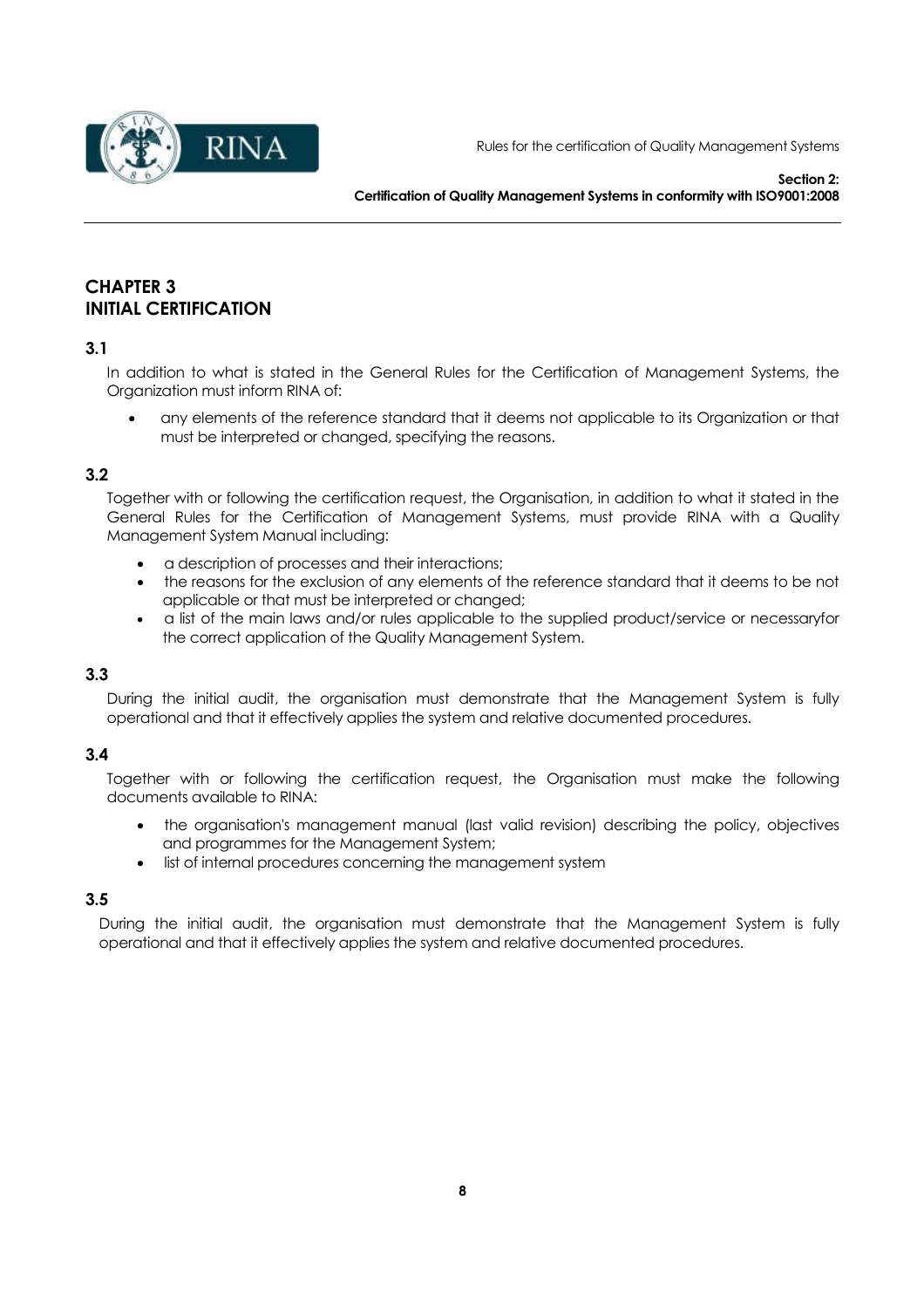

# CHAPTER 6 PERFORMANCE OF AUDIT

The stage 2 audit is performed by qualified RINA surveyors, on the basis of the stage 1 audit and the following updated documents prepared by the organisation:

- Management System policy;
- Management System manual;
- informative questionnaire filled in by the organisation;
- list of internal procedures;
- management procedures and other Management System documents;
- other specific documents for the correct and effective implementation of the Management System.

# CHAPTER 7 MANAGEMENT OF CERTIFICATES OF CONFORMITY

## 7.1

ISO9001:2008 certificates will expire on 15<sup>th</sup> September 2018, the date of the end of the transition period.

# CHAPTER 10 TRANSFER OF ACCREDITATED CERTIFICATES

## 10.1

If it accepts the economic offer, the organisation must send RINA the "Certification request" together with the following documents:

• copy of the management system manual and the list of procedures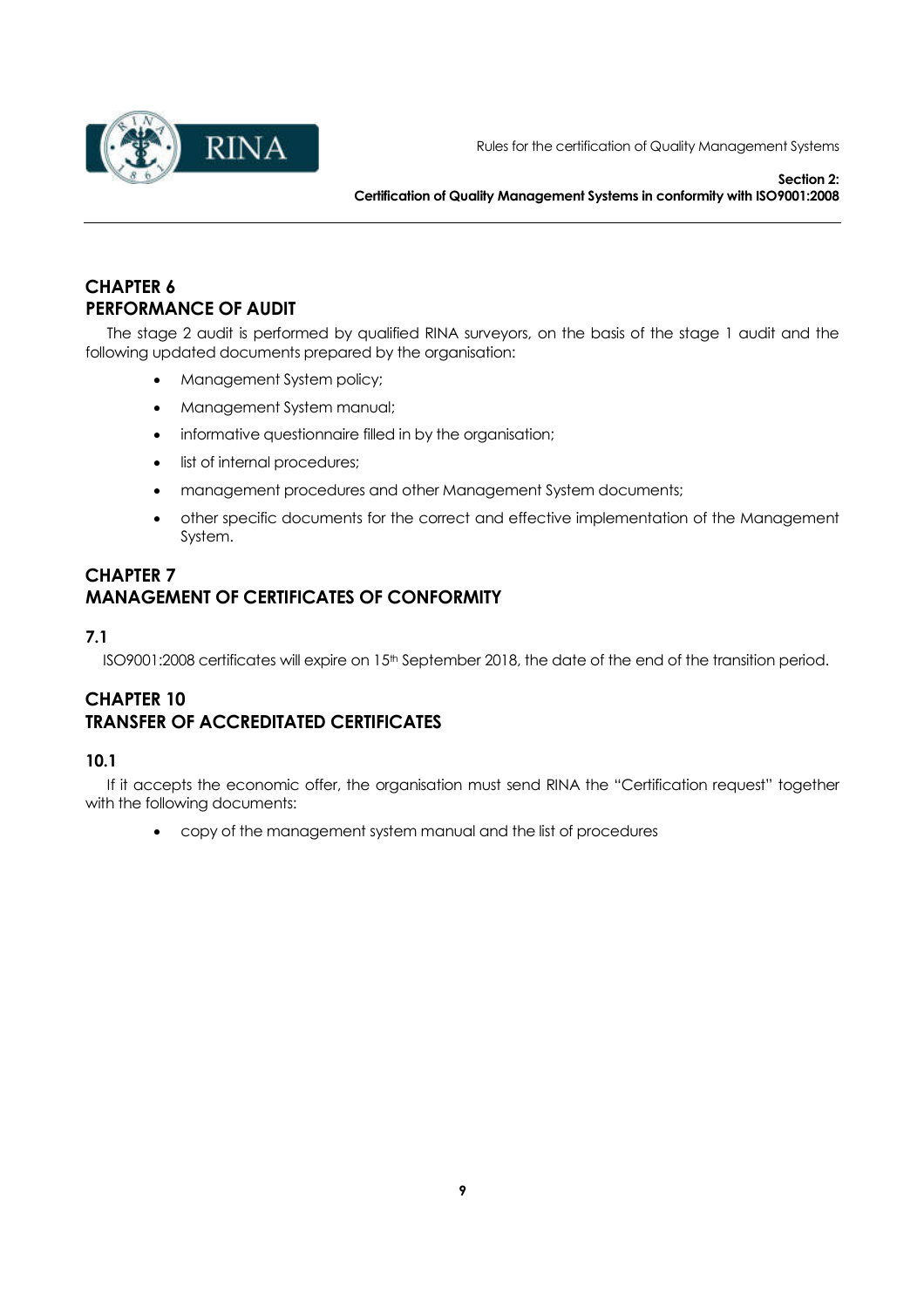

# SECTION 3: TRANSITION OF CERTIFICATION FROM ISO 9001:2008 TO ISO 9001:2015

## A.0 GENERAL

This section applies when an Organization certified in compliance with ISO9001:2008 asks for transition to the new edition of the standard ISO9001:2015.

To obtain RINA ISO9001:2015 certification a Quality Management System must first and henceforth satisfy the requirements of ISO 9001:2015 and the additional requirements of accreditation bodies.

The Organization must demonstrate to have correctly implemented and acted the elements of change, for example it must demonstrate:

- to have considered its context defining the scope of quality management system and planning the management system based on its risks and opportunities

# A.1 TRANSITION APPLICATION

During the transition period, the certified Organization can decide to perform transition to the new standard:

- 1. during a surveillance audit (with possible audit time increase)
- 2. during a recertification audit
- 3. between two scheduled audits

An authorized representative of the applicant organization has to submit a transition request to RINA.

Only in case of an increase of audit time, RINA prepares a suitable offer limited to the transition audit.

On receipt of the application for transition, RINA sends to the Organization the document "SELF ASSESSMENT QUESTIONNAIRE FOR TRANSITION" that has to be properly filled in, including any necessary documentation.

# A.2 PERFORMANCE OF AUDITS

Transition audit is divided into two steps: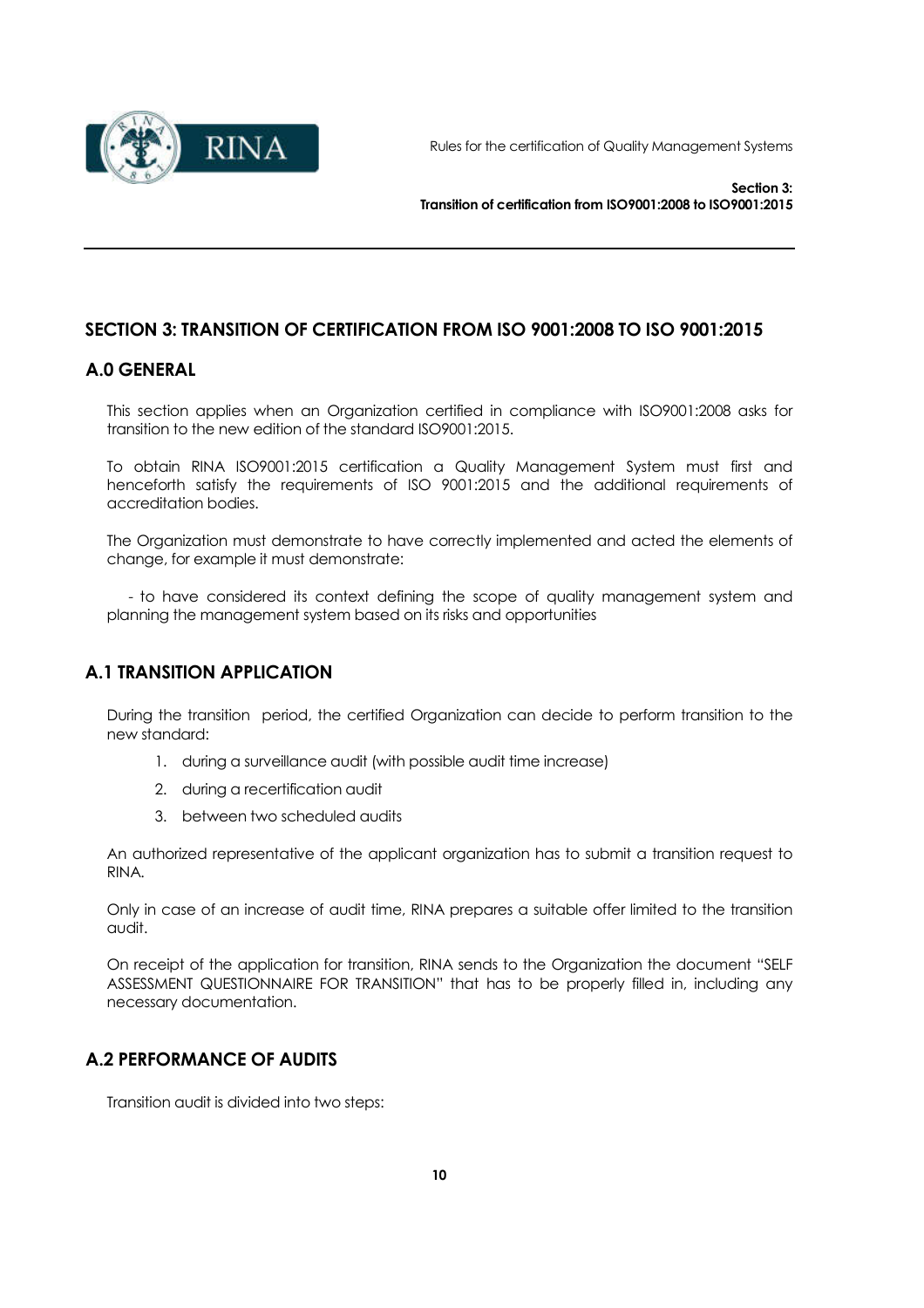

Section 3: Transition of certification from ISO9001:2008 to ISO9001:2015

- documental review of the elements of change, based on the "SELF ASSESSMENT QUESTIONNAIRE FOR TRANSITION" and on documented information required by ISO 9001:2015
- on-site audit to assess the fulfilment of new requirements of ISO 9001:2015

With regard to the execution of the audits what is stated in the General Rules for the Certification of Management Systems applies.

During the transition period, if any major non conformities are raised as per ISO 9001:2015 and not closed within the terms foreseen by the General Rules for the certification of Management Systems, these non conformities will not negatively affect maintenance of current certification provided that it is obviously verified that the quality management system is always compliant with ISO 9001:2008.

The dates and the extension of the following audits for maintenance of the certification remain the same as per three-year surveillance programme.

## A.3 ISSUE OF THE CERTIFICATE IN CONFORMITY WITH ISO9001:2015

Following the successful outcome of the transition audit and the approval by RINA, a certificate of conformity with new edition of the standard is issued; the validity will be calculated based on the Organization's three-year audit cycle.

## A.4 VALIDITY OF THE CERTIFICATES IN CONFORMITY WITH ISO9001:2015

ISO9001:2008 certificates will expire on 15th September 2018.

After the expiry date of its ISO9001:2008 certificate, an Organization that needs to obtain an ISO9001:2015 certification, must submit a new application for certification following the requirements of the initial certification.